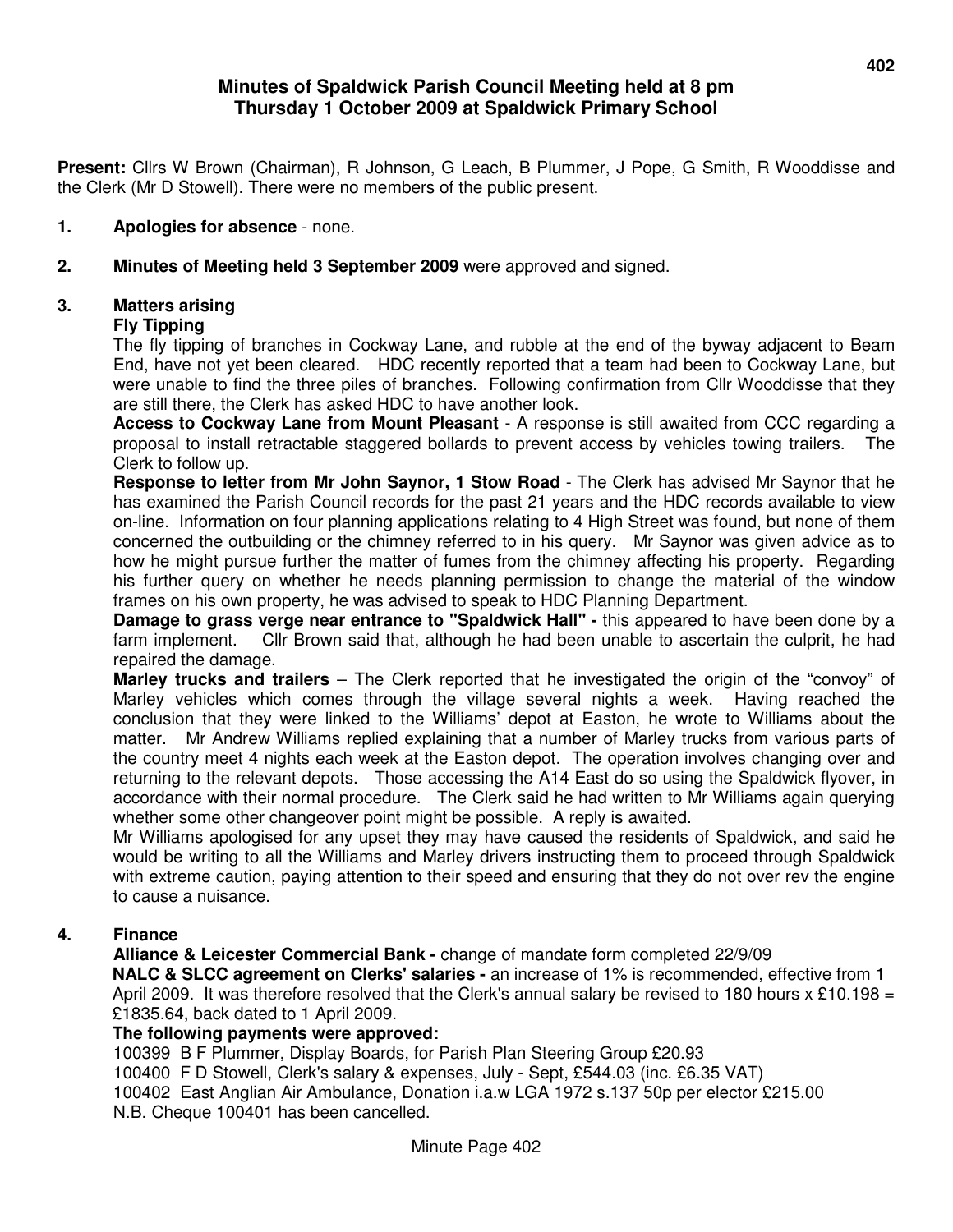# **Budget 2010 / 2011**

The Clerk distributed copies of the 2009 / 2010 budget to members together with an estimate of the spend to 31 March 2010. Members were requested to bring any proposals for major spending to the next meeting at which the 2010 / 2011 budget would be set.

**5. Parish Plan** - Cllr Plummer reported that the plan was now at the printers. The full print run would take place on approval of the prototype, now in the hands of the steering group. A copy handed round the meeting received favourable comments.

Cllr Pope reported that a group of young people is being formed to discuss developments they would like to see.

### **6. Equipment formerly installed at the Old Village Hall Children's Play Area**

Relocation or disposal of the Seat, Climbing Frame & Slide and Swings (block of 2 and block of 3) currently in store - to be deferred until equipment has been examined by councillors.

#### **7. Maintenance of Assets**

**Village Sign -** To consider repainting - Trevor Cooper has confirmed he will see what is required. Cllr Johnson to follow up.

**War Memorial renovation -** a quote is expected from Ivan Quinton next week. Rattee and Kett now say that if we have a survey and specification produced by others they would be happy to tender the works specified to give a competitive quotation.

**Playground fence gate** - the spring was reported broken on 14 September. A replacement was obtained from the gate supplier, Steelway and has been fitted by Cllr Pope, who was thanked for carrying out the work.

#### **8. Planning -** nothing to report

# **9. Correspondence**

# **Circulated 10/9/09**

Have your say on the future of the East of England East of England Plan >2031 Information Pack (Both refer to a series of Public Consultation Events throughout the Region including September 30, 7 pm, Commemoration Hall, Huntingdon) Victim Support - Request for Donation Rural Services Network -State of Rural Services Report & copies of survey forms **Circulated 19/9/09** 

# Cambs ACRE Impact Report 2008/09

**Windfarm at Stow Longa** – The Clerk reported that he had received a letter from Ms. Marlene Sonnenberg of Ferriman Road in support of any petition to the Council to prevent this development. He has replied explaining the position of Parish Councillors in not predetermining their view, which would prevent them from voting should a planning application be received from the Local Planning Authority for comment, and suggesting that should she wish to pursue the matter further she could contact Richard Murphy at Stow Longa.

The Clerk reported that he has written to Broadview asking whether they are yet in a position to inform the Parish Council how soon they will have available the photomontages and information on the proposed transport routes, bearing in mind that residents of Spaldwick would strongly oppose the road through the village being used for access during the construction phase.

**Primary Care Out of Hours Services** – a public consultation is taking place from 28 September to 21 December. An open discussion session will be held at St. Mary's Parish Hall, The Walks East, Huntingdon on 30 November, 6.30 pm to 8.00 pm. The document will be circulated. Questionnaires can be answered on-line or using hard copies enclosed with it.